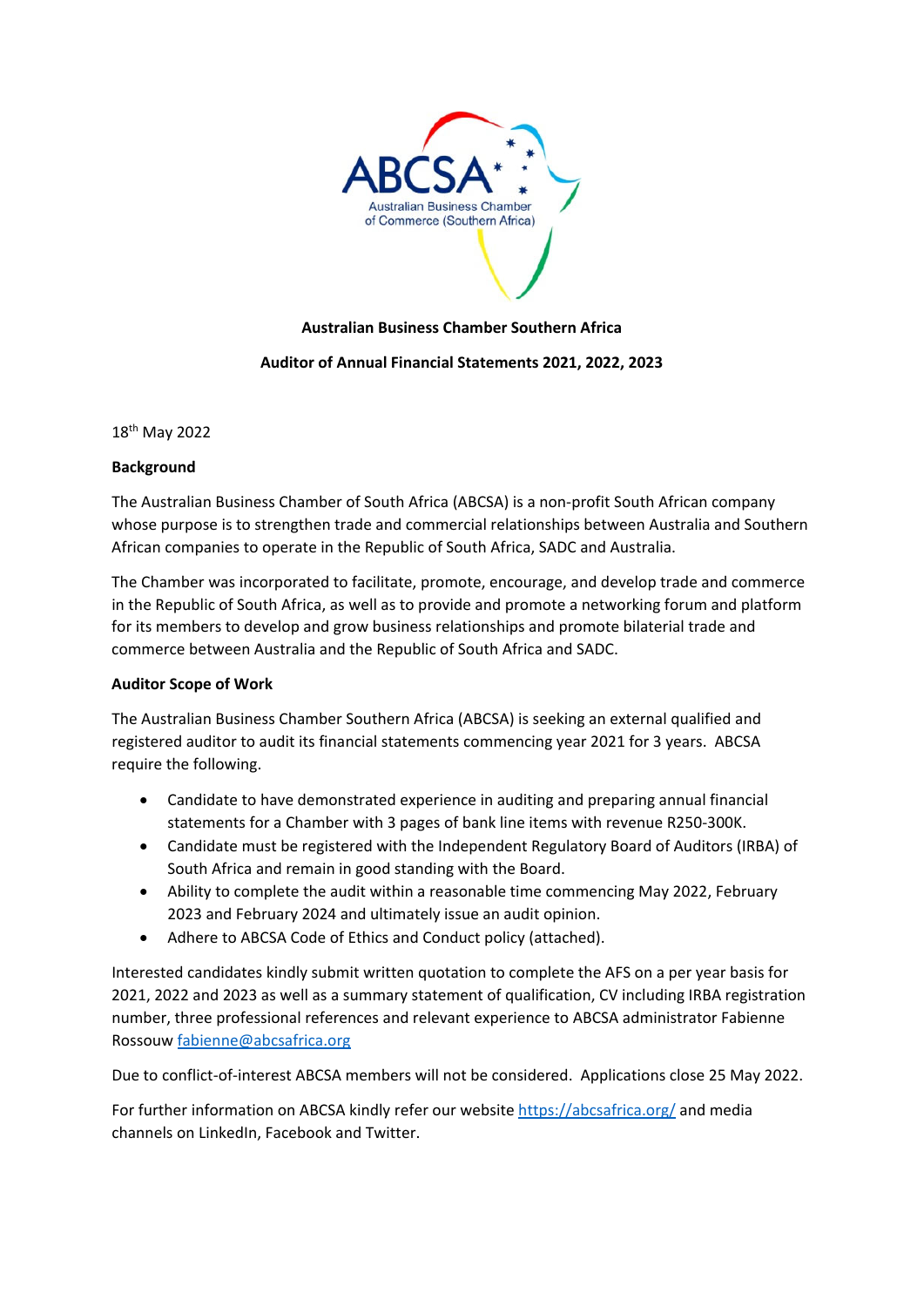

## **Australian Business Chamber of Commerce (Southern Africa)**

# **Code of Ethics and Conduct**

The Australian Business Chamber of South Africa (ABCSA) is a non‐profit South African company whose directors' duties are to fulfil the ABCSA Constitution. ABCSA was incorporated to facilitate, promote encourage and develop trade and commerce in Southern Africa, as well as to provide a networking forum for members to develop and grow business relationships between Australia and the Southern African Development Community (SADC).

This Code of Ethics and Conduct applies to the ABCSA Board, its Executive, Members and all other stakeholders of the Chamber.

**The ABCSA Board** will uphold the Chamber's Constitution, ensure ethical leadership and maintain oversight of the Chamber's activities, members, and stakeholders.

**The Executive** will organise networking events and functions for members to develop and grow business relationships between Australia and Southern Africa (SADC) whilst promoting the Chamber's ongoing growth and sustainability.

**The Members** will uphold the Chamber's Constitution and Code of Ethics and Conduct.

Living up to our Code will assist the Chamber to attain its vision and mission:

#### **Vision**

To support opportunities for companies via round tables, leadership conversations, events and information sharing; and working collaboratively with Australian and Southern African business communities, government and trade representatives.

## **Mission**

To deliver timely, relevant information, events and opportunities to members to support their business objectives.

Our vision and mission are supported by behavioural standards based on the ICRAFT (King IV<sup>1</sup>) values and governance philosophy. It applies to all our stakeholders.

## **Values and behavioural standards**

- o **I**ntegrity
	- Demonstrating integrity requires that we:
		- Act in good faith and in the best interests of the Chamber and the good reputation of Australia and Southern Africa (SADC).
		- Exceed minimum legal compliance.
		- Avoid actual, potential and perceived conflicts of interest through disclosure and appropriate volunteer management thereof.
		- Do not tolerate harassment, bullying or discrimination.
- o **C**ompetence
	- Demonstrating competence requires that we:
		- Advance the Chamber's interests in a professional, efficient, and capable manner.
		- Have sufficient working knowledge in applying laws, rules, codes, and standards.

<sup>&</sup>lt;sup>1</sup> The Fourth King Report on Corporate Governance for South Africa